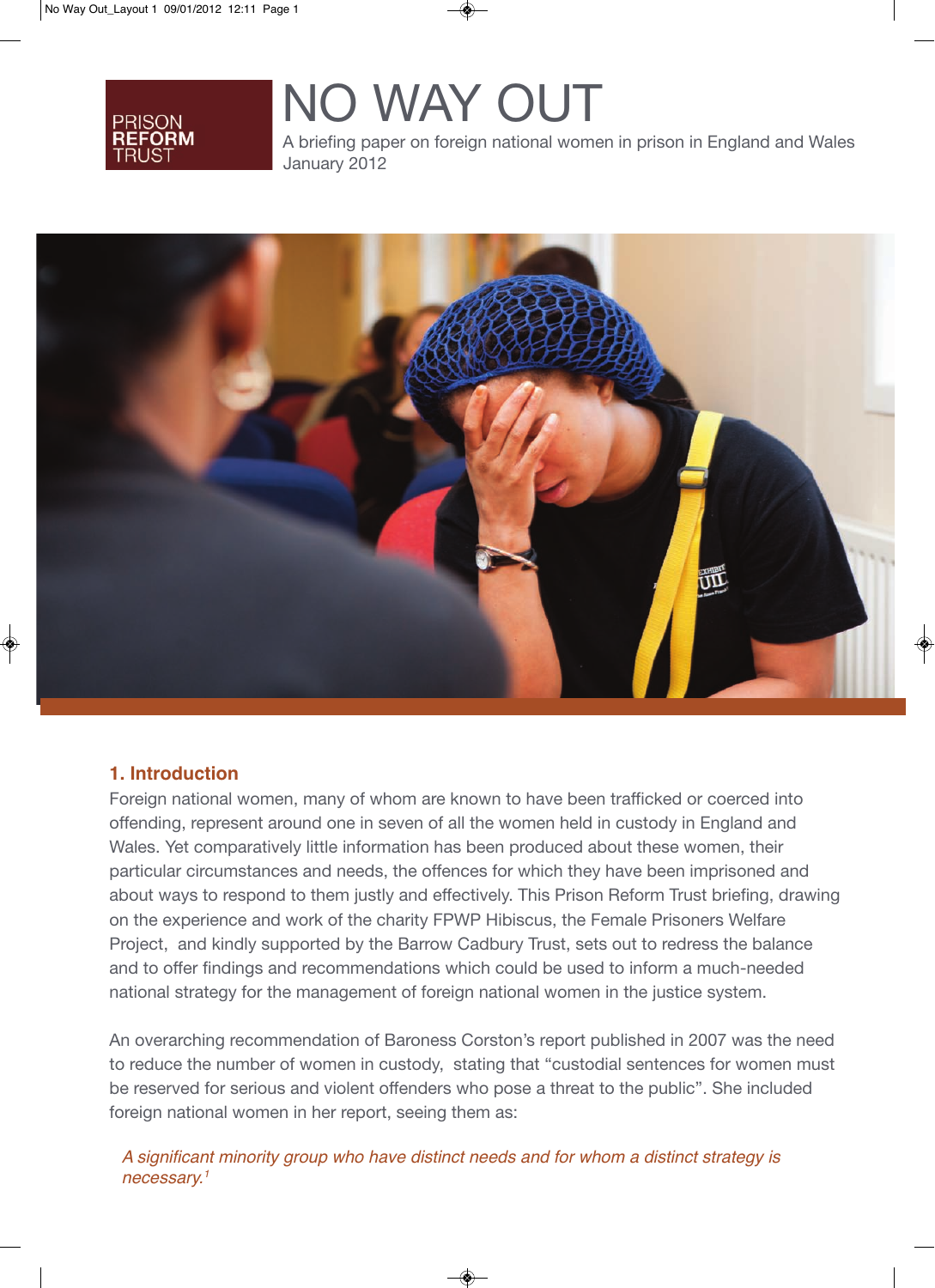However, when the government response<sup>2</sup> and then the National Service Framework for Improving Services to Women Offenders were published the following year, there were no references to this group.<sup>3</sup>

Four years further on little progress has been made. "In spite of their evident needs",<sup>4</sup> The HM Chief Inspector of Prison's Annual Report for 2008-9 pointed out that:

#### *Support for foreign national women, a significant proportion of women prisoners, is still not well developed in many prisons.*

If anything, due to the government's focus on ensuring that "foreign criminals" do not have rights to remain in the country, the expansion of the Immigration Removal Centre (IRC) estate and a focus on fast track removals, the plight of this group has worsened. One of the key elements of the UK Borders Act 2007, which came into force in January 2009, was automatic deportation of non-British citizens who have been sentenced to a period of imprisonment for 12 months and over. The intolerance of any non-UK national who breaks the law remaining in the country is further emphasised in the most recently published UKBA five year strategy which talks of:

*Considering with partners, including the Crown Prosecution Service, the most effective use of out of court disposals such as cautions together with immigration powers, to remove low level foreign national offenders as an alternative to prosecution.5*

This comes at a time when an increasing percentage of foreign women, who come to the attention of the criminal justice and immigration systems and who end up in custody, have been living in the UK long enough for their children to consider this country as home.

Drawing on Hibiscus' records of its work with foreign national women, this report attempts to gain a better understanding of the current situation for these women, see this in the context of changes over the last few years and outline what needs to be done.

#### **2. Size and nature of the population**

The latest annual data published by the Ministry of Justice (MoJ) show that there were 650 non-UK nationals in the female estate.<sup>6</sup> Although this is only 6% of the total foreign national prison population, the proportion of foreign national women was higher than in the male prison estate, with 15% of the female prison population categorised as non-UK nationals compared with 13% of men.

Further details are provided by the annual Offender Management Caseload Statistics (OMCS).7 These show that over the last ten years there has been a 27% growth in the female prison population, but the growth in the foreign national sector of this is much higher at 49%.8 However the most recent prison population data show a slight reduction in the overall numbers of women in custody, and a 10% reduction in the number of foreign national women in prison.<sup>9</sup>

<sup>1</sup>Corston,J(2007)*The Corston Report: A report by Baroness Jean Corston of a Review of Women with Particular Vulnerabilities in the Criminal* Justice System, London: The Home Office.

<sup>2</sup>MinistryofJustice(2007)*The Government's Response to the Report by Baroness Corston of a Review of Women with Particular Vulnerabilities*

in the Criminal Justice System: Ministry of Justice; available at www.justice.gov.uk/publications/docs/corston-report-march-2007.pdf 3 Ministry of Justice/NOMS (2008) National Service Framework: Improving Services to Women Offenders: Ministry of Justice; available at

nicic.gov/Library/023122 4 HM Chief Inspector of Prisons (2010) Annual Report 2008-9; www.justice.gov.uk/downloads/publications/corporate-reports/hmi-prisons

<sup>5</sup> UK Border Agency (2010) Protecting our border, protecting the public: The UK Border Agency's five year strategy for enforcing our immigration rules and addressing immigration and cross border crime

<sup>6</sup> Ministry of Justice (2011) Offender Management Caseload Statistics Quarterly Bulletin, April-June 2011, (Table 1.5), London: Ministry of Justice

<sup>7</sup> Ministry of Justice (2011) Offender Management Caseload Statistics 2010, London: Ministry of Justice

<sup>8</sup> Ministry of Justice (2011) Offender Management Caseload Statistics, 2010, (Table A1.17), London Ministry of Justice.

<sup>9</sup> Ministry of Justice (2011) Offender Management Caseload Statistics Quarterly Bulletin, April-June 2011, (Table 1.5), www.justice.gov.uk/publications/statistics-and-data/prisons-and-probation/oms-quarterly.htm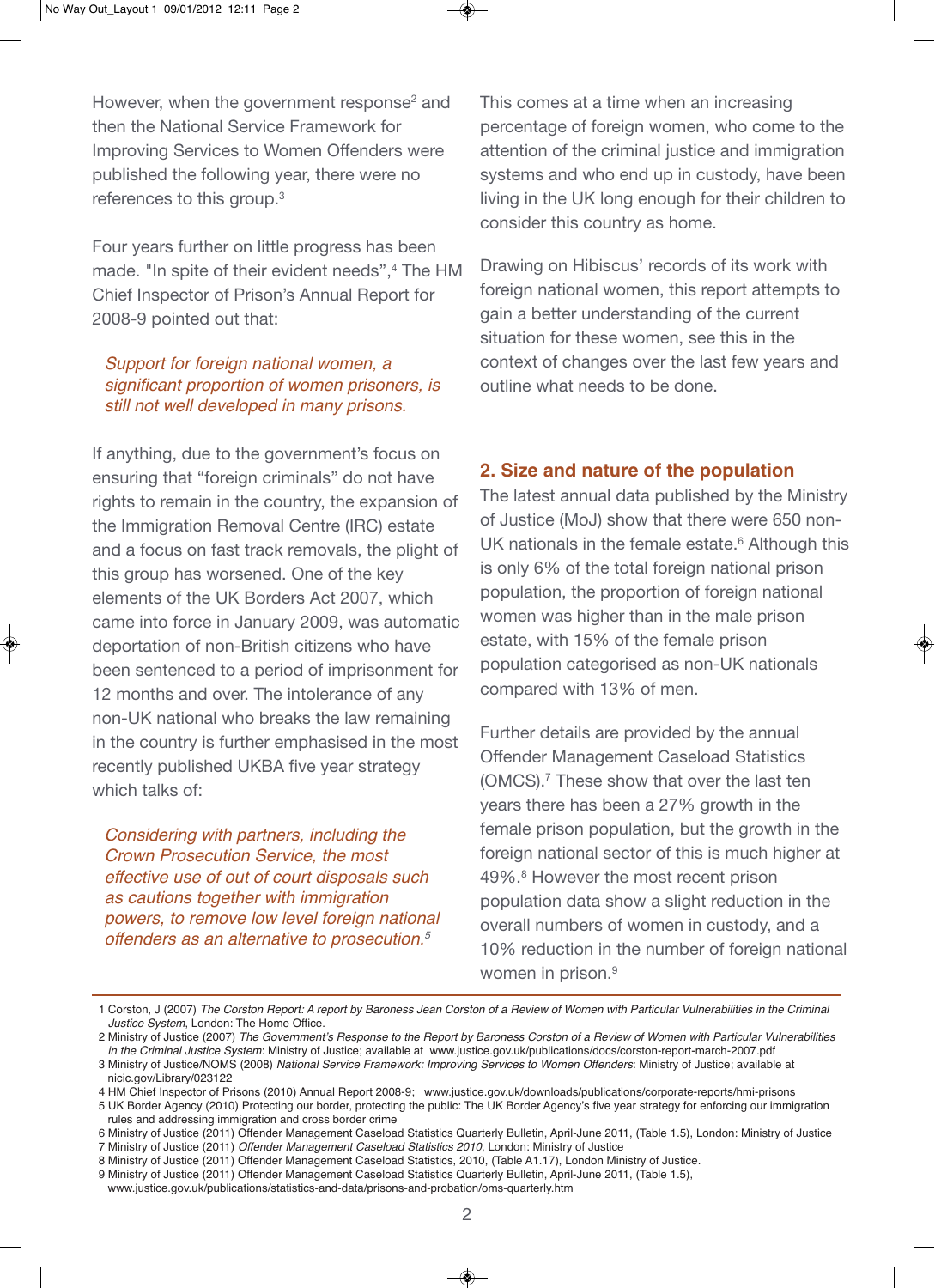When we look at more detailed information, we see that the overall increase in numbers of foreign national women in prison is not solely due to an increase in those who are sentenced, but rather there are a disproportionate number remanded to custody to await trial, with a rise of 171% between 2000 and 2009.10 Figures for 2009 show that foreign national women in prison account for 25% of all untried receptions to custody.<sup>11</sup>

### **3. Offence categories**

It could be argued that there are more foreign national women remanded into custody and then sentenced to prison because their offences are becoming more serious. But the evidence does not support this hypothesis.

From an analysis of offence breakdown in 2007, the Women and Young Peoples Group (W&YPG) Strategy for managing foreign national prisoners identified the "low rate of violent offences as particularly noteworthy".<sup>12</sup>

Looking at the OMCS snapshot data, one would draw the same conclusion. They show that whereas 41% of UK nationals are serving prison sentences for the serious offences of violence against the person, sexual offences and robbery only 15% of the offences committed by foreign nationals fall within these three categories.<sup>13</sup> There is an equally stark contrast when one looks at rates of recidivism and substance misuse, which are high in the UK population and negligible in the foreign population.

So why are there so many foreign nationals within this population? One of the answers to this is that 46% of the foreign national population falls within the drug offences' category, of which the majority are sentenced for importation of Class A drugs. (This compares to 21% of the UK population).<sup>14</sup> Within the Hibiscus caseload the average length of sentence given in 2009 for this offence was six years, with findings of guilt after entering not guilty pleas resulting in sentences of up to 15 years. The second main offence group was that of 'fraud and forgery' which accounts for 16% of foreign national women in custody.

*European woman in her thirties arrested for being 'knowingly concerned' in the importation of drugs* 

'H' bumped into an acquaintance whilst looking to book a holiday who said that he was arranging for three people to visit the Caribbean on holiday and that she and her son were welcome to join them, which she accepted.

Everything was arranged for her and she stayed for a week, travelling with the other three guests but spending time on holiday separately. On the return journey they were all arrested. The three individuals were found in possession of five kilograms of cocaine each, however 'H' was not caught in possession of any drugs.

'H' was charged with being 'knowingly concerned' in the importation of drugs and received a 15 year sentence, following a not guilty plea. During her trial she was accused of being the organiser of the operation as she had been in contact with the person who arranged the holiday. All other defendants pleaded guilty.

<sup>10</sup> Ministry of Justice (2010) Offender Management Caseload Statistics, 2009 (Table 6.4): Ministry of Justice

<sup>11</sup>Ibid.

<sup>12</sup> Women and Young People's Group, Ministry of Justice (2008) A Strategy for Managing Foreign National Prisoners in the Female Estate, London: Ministry of Justice.

<sup>13</sup> Table A1.19, Ministry of Justice (2011) Offender Management Caseload Statistics 2010, London: Ministry of Justice 14 Ibid.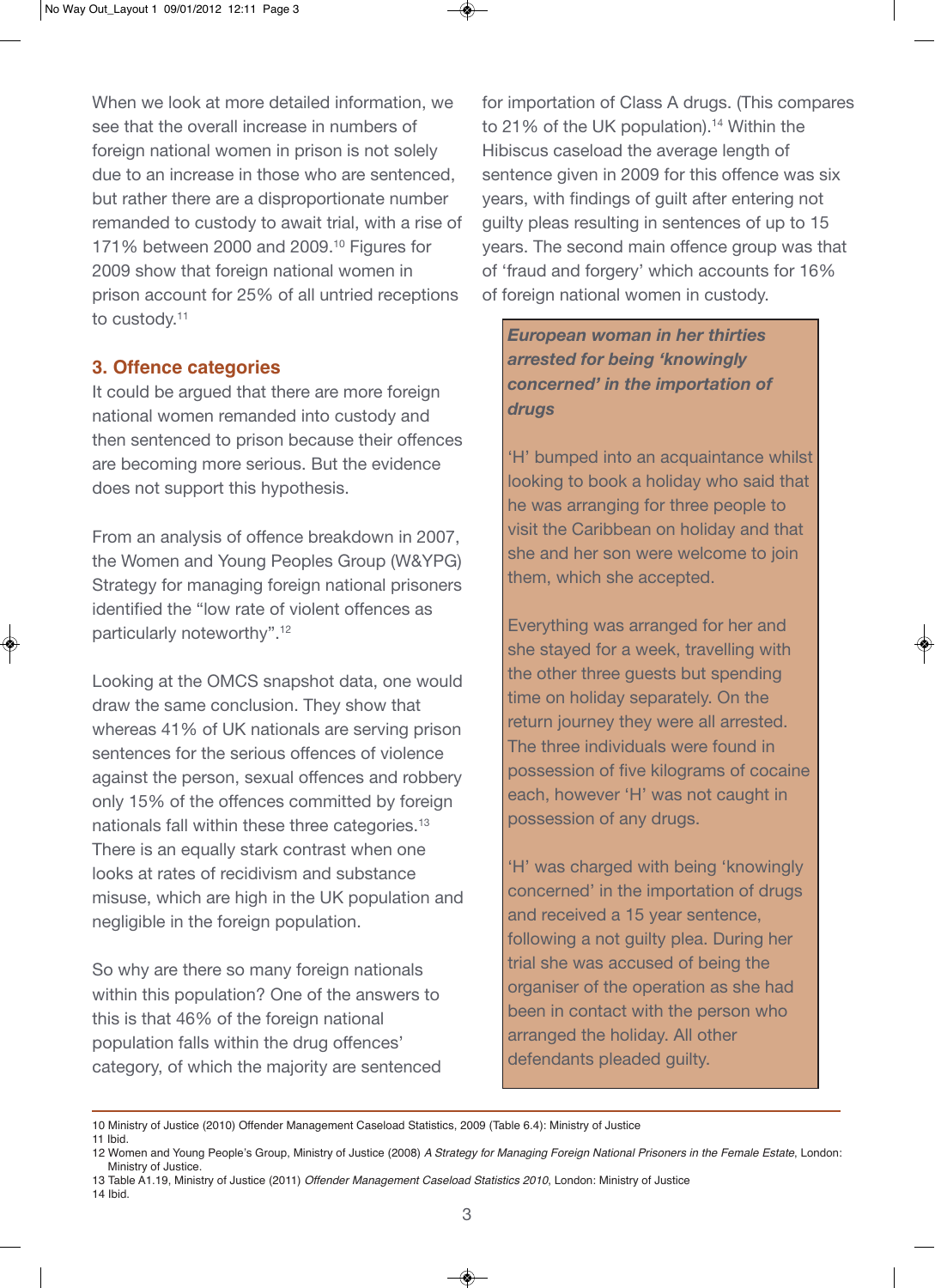To understand the characteristics of women in prison, an analysis of the population in custody on a given day must be balanced by evidence about the total number of women entering prison in a year; the single day snapshot will always show an over representation of people serving lengthy sentences.<sup>15</sup> It shows that women arrested for drugs importation represent only 12% of new cases. The dominant group (41%) were charged with offences such as deception and fraud, in relation to their immigration status and related paperwork. The average sentences for false documents was eight months and for deception 12 months. The other main area of growth is in relation to theft, which accounted for almost 20% of all new cases opened, with an average length of sentence of 6 months. The other dominant charges were in relation to employment in illegal activities such as cannabis production and selling fake or counterfeit goods. The data also reveal women given custodial sentences for minor offences such as soliciting. What we see therefore is that 12% of this population are serving lengthy sentences. The majority however are serving relatively short sentences, and as pointed out in the Prisons Inspectorate report these foreign national prisoners are:

### *Disproportionately represented in the 6 to 12 month sentenced population.*

This is the very group targeted by the Corston review and brings into question whether nationality is influencing the courts' apparent reluctance to use bail and alternative sentencing options.

There is a similar skew in nationality figures for the static women's population, dominated by those sentenced for drugs importation, with the highest percentage from Nigeria, Jamaica and South Africa. However looking at the

Hibiscus database we get a better picture of the numbers of foreign national women entering the justice system and find that the most dramatic rise is with women from Eastern European countries, representing 20% of all new cases. For example, 106 new cases opened in the second half of 2009 were on women from Bulgaria. This group accounted for the majority of those charged with theft. The other growth was in relation to those from China and Vietnam representing 12% of new cases. These women had been charged with false documents and employment in illegal activities.

| Nationality     | Women in prison |
|-----------------|-----------------|
| Nigeria         | 61              |
| Romania         | 52              |
| Jamaica         | 39              |
| Vietnam         | 39              |
| Irish Republic  | 28              |
| Lithuania       | 21              |
| Poland          | 18              |
| <b>Bulgaria</b> | 17              |
| China           | 16              |
| Netherlands     | 16              |

**Ten countries with the highest number of foreign national women in prison in England & Wales, September 2011**<sup>16</sup>

What we are seeing therefore is a relative reduction of those arrested at point of entry on drugs importation, that is women whose travel was integral to the offence and who generally have no ties with the UK. At the same time there is a growth of those arrested on offences of immigration status and related deception and fraud and these can be divided into three sub categories. The first are of women who are attempting to enter the UK without valid documentation or for the using use of false documents, a proportion of whom wish to claim asylum. The second group are those who have

<sup>15</sup> These figures are taken from all new case files opened by Hibiscus workers between 2009-10

<sup>16</sup> Ministry of Justice (2011) Offender Management Caseload Statistics Quarterly Bulletin, October to December 2010 (Table 1.5)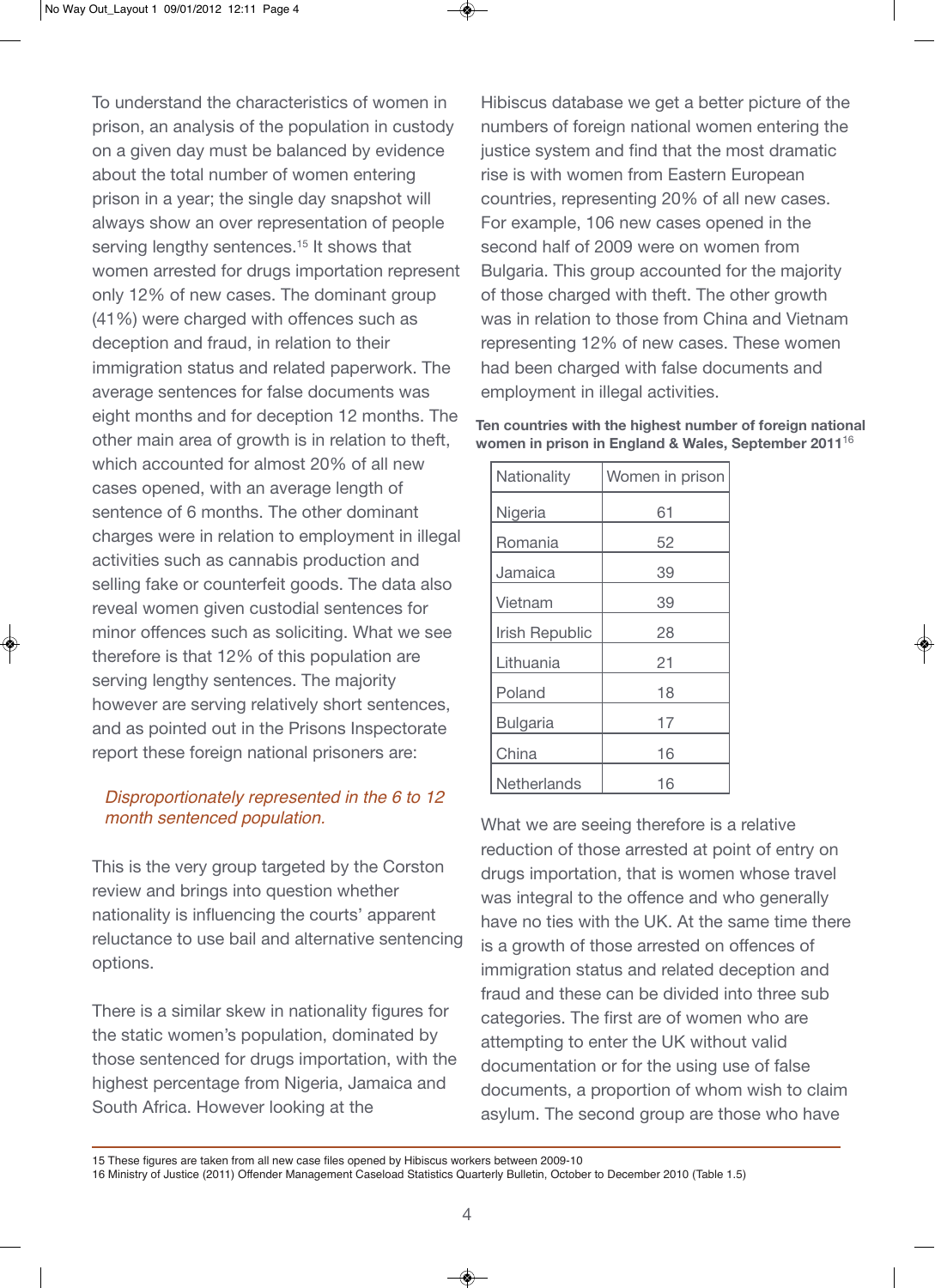been residing here as illegal immigrants, overstayers or failed asylum seekers. Ironically the third group are women arrested at the point of departure using false documents. Some are en route to countries such as Canada where they wish to claim asylum. However the majority arrested on departure are trying to return home and find themselves pulled back into the UK criminal justice system, and sentenced to imprisonment before finally being deported. Practices such as this mean that women who have lived in the UK for a length of time, or entered as minors and have never managed to legalise their residency status, are caught in a trap. Without valid documentation they can no longer access services available to legal citizens, nor can they leave without the threat of arrest.

In understanding the actions of these women it is important to find out why they left their country of origin and took the decision to come to the UK. This is not a decision taken lightly by any woman, as it often means leaving children and the support of the family network. The factors are complex, but for many it is the hope of a better life. For some, this is described as the need to access better education and work opportunities. For others it is the desperate need to support their family and send remittances home. Others said that they had no option to leave because of threats they faced and how they saw the UK as a positive country to seek asylum. For all these women changes in immigration and employment legislation have decreased their ability to enter the UK or access work within the country without breaking the law. This has increased their reliance on agents who exploit their powerlessness.

The factors driving these women to leave home are evidenced by the geographical distribution

# *Iranian woman in her early-twenties arrested for false documentation*

'G' was forced to flee her home country, Iran, in fear of her life. She had been attacked, arrested, detained, and subjected to torture and sexual assault whilst in Iran for her political views. Her family and friends, still in Iran, had been pursued by the authorities and were also at risk. Whilst in prison serious concerns were raised about her mental and physical health and the impact of detention.

Following her court hearing she was sentenced to custody for three months and is now awaiting the outcome of her asylum claim.

of their countries of origin. For example women from Zimbabwe represent 3% of all new Hibiscus cases and almost 75% have been charged with false document, deception or fraud. The same is true for women from other areas of civil unrest or the threat of persecution such as Iran, Somalia and Uganda.

We can see similar geographical patterns in relation to those coming here to alleviate poverty and start a better life. For example a high percentage of those from China and Vietnam have been brought in by smugglers to alleviate family poverty. The same is true with some of those from Eastern Europe, particularly the A8 countries.17 Unfortunately a number of these women get drawn into sex work and are victims of resultant abuse by pimps and clients.

Research published by the Association of Chief Police Officers (ACPO) in 2010 found that around 17,000 of the estimated 30,000 women involved in off-street prostitution in England

<sup>17</sup> A8 refers to the new accession states to the EU including the Czech Republic, Estonia, Hungary, Latvia, Lithuania, Poland, Slovakia and Slovenia-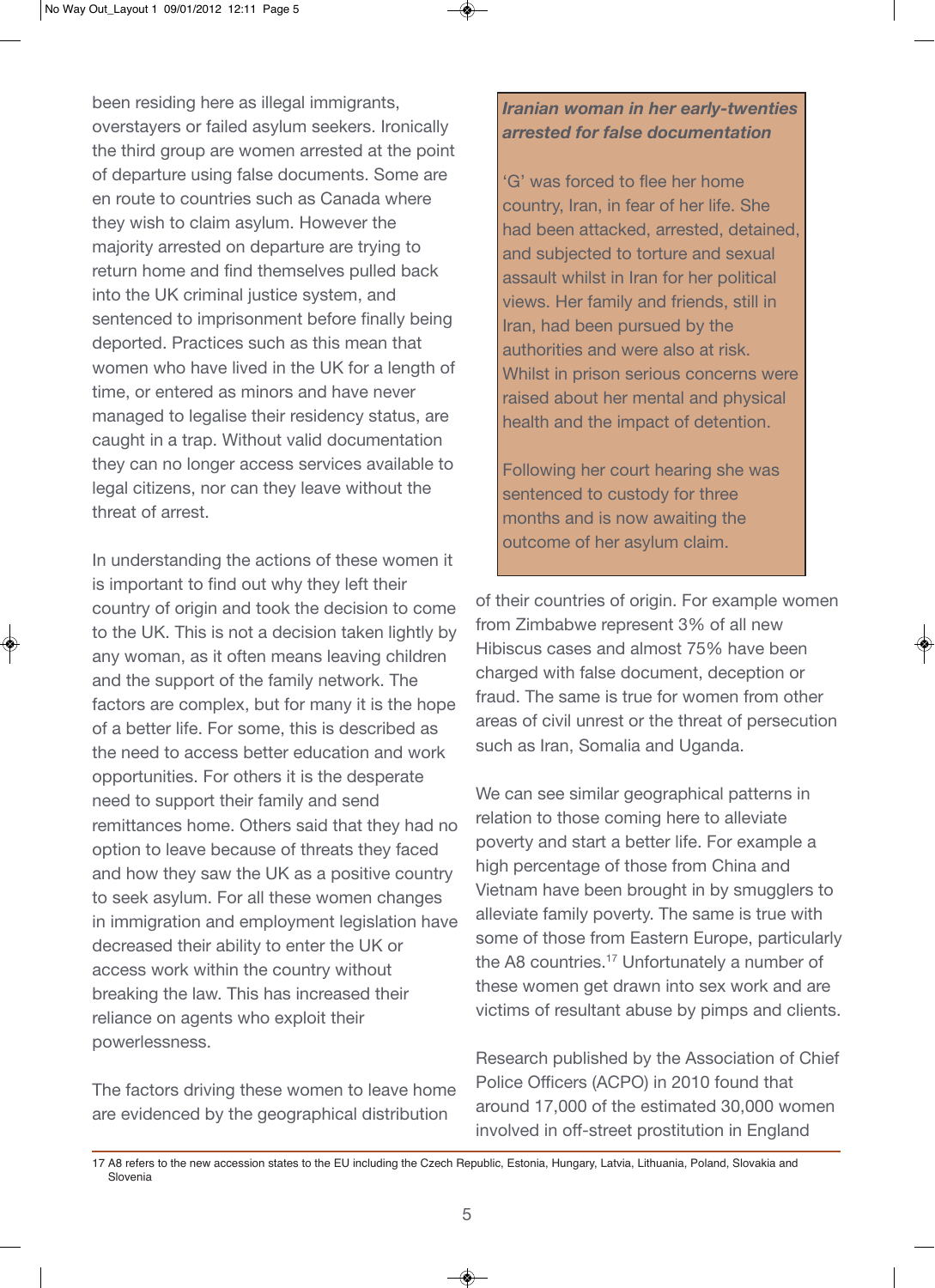and Wales are migrants, and that approximately half come from Eastern Europe, and a third from Asia. Asian women, primarily from China, were also more likely to be victims of trafficking, representing 85% of all migrant women deemed to have been trafficked.

Damian Green, Immigration Minister at the Home Office, has stated that combating trafficking and looking after its victims is a priority for the government, and that "having any number of people trafficked into the UK is unacceptable". Presenting the report, Deputy Chief Constable Chris Eyre said:

#### *Human trafficking for sexual exploitation involves the most extreme abuse of individuals in our communities.*

The United Nations' Protocol for the Protection of Victims of Trafficking<sup>18</sup> covers threats or other coercion to exploit people for the purposes of forced labour or services. The Protocol explicitly states:

*The consent of a victim of trafficking in persons to the intended exploitation set forth [above] shall be irrelevant where any of the means set forth [above] have been used.* 

Rule 66 of the Bangkok Rules<sup>19</sup> encourages States:

#### *to provide maximum protection to victims of trafficking in order to avoid secondary victimization of many foreign-national women.*

Worrying cases are also uncovered where the woman has been smuggled into the country to escape persecution or has entered the country on debt bondage or other forms of people trafficking and for whom survival has

necessitated accepting work in illegal activities or use of fake documents to survive. Consistent failures in the management of these women by the criminal justice system and UKBA, questioning our compliance with the European Convention on Trafficking, is detailed in a report on the criminalisation of migrant women due to be published in February 2012.20 These circumstances are completely consistent with the United Nations definition of human trafficking.

Despite the fact that the UK government has ratified the European Convention on Trafficking, with its emphasis on victim protection, there is little attention given by their legal representatives to identifying evidence of exploitation or persecution, or women acting under duress, and the standard advice given is that there is no option but to plead guilty on the immigration related charges.

These women are therefore sentenced, with the assumption of deportation, before they can disclose the necessary information to be assessed as victims or genuine asylum seekers. Failure to get appropriate legal advice on immigration issues in the early stages of court appearances thus prejudices any chance of a positive asylum or residency outcome, as they are slotted into the category of "foreign criminals".

The Equality and Human Rights Commission conducted an inquiry into the nature and extent of human trafficking in Scotland<sup>21</sup>, described by Baroness Kennedy as, 'a human rights abuse of terrible consequences'. The inquiry focused on trafficking for the purposes of criminal and sexual exploitation, forced labour and domestic servitude. It found that human trafficking

<sup>18</sup>UnitedNations(2000)*The Protocol to Prevent, Suppress and Punish Trafficking in Persons, Especially Women and Children, Supplementing the* United Nations Convention against Transnational Organized Crime: United Nations

<sup>19</sup>*United Nations (2010) The United Nations Rules for the Treatment of Women Prisoners and Non-custodial Measures for Women Offenders (The Bangkok Rules)*

<sup>20</sup> Hales L and Gelsthorpe L. (2012 forthcoming) The Criminalisation of Migrant Women. Cambridge: Institute of Criminology, University of Cambridge. 21 Equalities and Human Rights Commission, Scotland (2011) Inquiry into Human Trafficking in Scotland, available at

www.equalityhumanrights.com/scotland/scottish-news/press-releases-2011/ehrc-launch-inquiry-into-human-trafficking-in-scotland-report-baronesshelena-kennedy-qc-investigating-commissioner/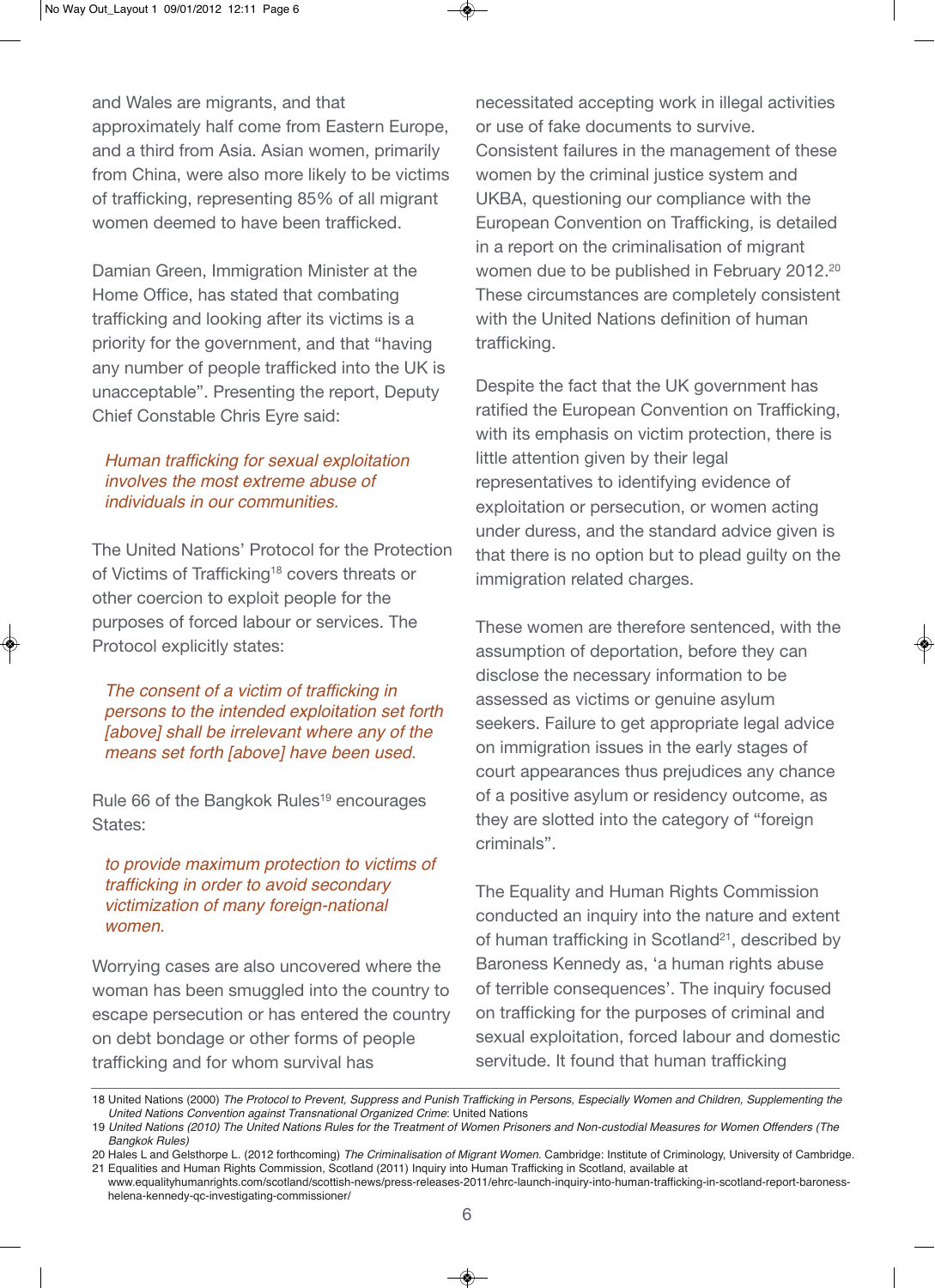existed throughout Scotland and arose from the exploitation of vulnerable victims, demand for cheap labour, and profit-driven organised crime. It revealed that there was little public or professional awareness of trafficking and insufficient cooperation by agencies, leading to an intelligence gap on traffickers.

The inquiry's recommendations, aimed at those with responsibilities to prevent and tackle human trafficking in Scotland, included:

- Scotland should pioneer a strategic, victim centred approach to trafficking, focussing on human rights and crime prevention. This should be in place before the Commonwealth Games in 2014.
- Scotland needs to raise awareness of trafficking issues so that individuals and agencies know what trafficking looks like, where it happens, and what to do about it.
- Agencies must share information more systematically to improve performance on gathering intelligence, successful prosecutions, and supporting victims.
- There is a case for a new Human Trafficking Act, which would address the crime of trafficking directly, and which would enable more prosecutions of traffickers.
- Scotland needs end-to-end services for victims, with practical assistance accessible wherever a victim is found.

#### *Coercion by men can form a route into criminal activity for women.*

Casework evidence demonstrates that together with coercion, misinformation and threats are frequent factors behind the foreign women's offences. More seriously there is evidence that these women have been used as commodities by others who make large profits from their criminal activities.

This is most evident in those used as drug couriers, whose payments bear no reflection to the value of the goods they carry. Many are targeted by the dealers because of their vulnerabilities. This is done by identifying women in debt and offering an "easy, risk-free way out."22

Recent research by the Sentencing Council,<sup>23</sup> explored the background circumstances of foreign national women offenders convicted of offences relating to bringing drugs into the country. This study found that many of the women had experienced, to varying degrees, chaotic, difficult and stressful lives. Financial difficulties included paying household bills, providing for their children or getting out of debt; some had moved into accommodation with family or friends.

#### It also found that:

*A minority of the women reported either receiving threats from the organisers of the offence before travelling with the drugs or whilst they were in prison, or that family members had received threats after their arrest (sometimes meaning that they had had to move away). These threats related either to the return of the drugs (and a suspicion on the organiser's behalf that the*

### **4. Responsibility for offending behaviour**

As with UK nationals, some foreign nationals are rightly convicted for illegal activity that they became engaged in, with full awareness of the risks and outcome of arrest. However the Corston review states:

<sup>22</sup> This, and following quotes in this section, are from Hibiscus case notes

<sup>23</sup> http://sentencingcouncil.judiciary.gov.uk/docs/Drug\_mules\_bulletin.pdf March 2011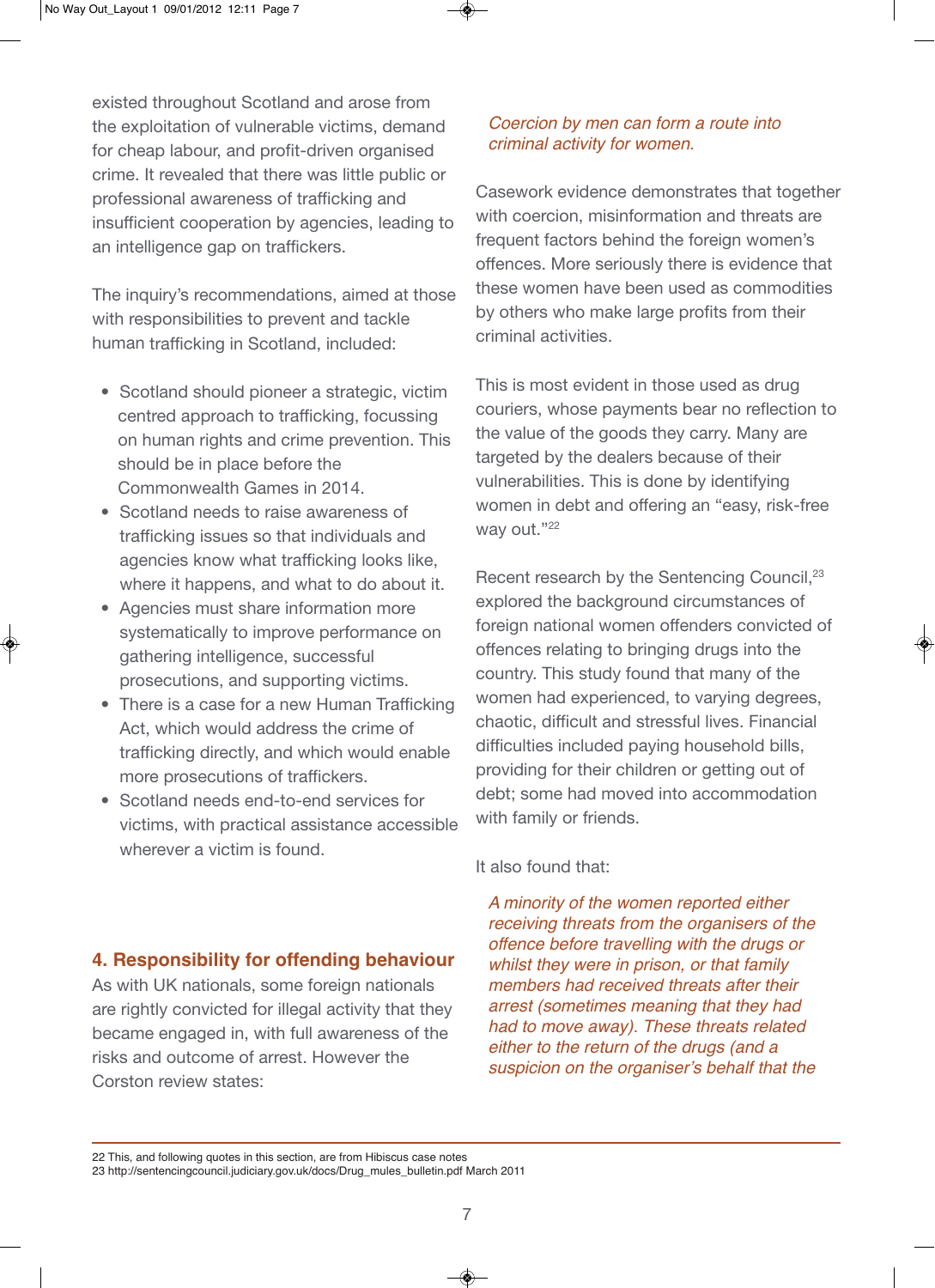*woman had absconded with the drugs) or were personal threats relating to safety (tied in with the organiser's fears that they would be reported to the authorities).*

More sinister ways are by offering loans and then making threats against the woman or her children if repayment, by carrying drugs, is not consented to.

# *African woman in her forties arrested with five kilograms of cocaine*

'A' had her son kidnapped and needed money to pay legal fees to gain custody and provide for him. She had been introduced to drugs by her former partner, smoking cannabis, cocaine and methaqualone regularly, and was still using drugs at the time of her offence.

She was introduced to a man through a friend and was told that once she had delivered drugs to the UK and had returned home she would receive £2,600. A suitcase containing the drugs was given to her and she was taken to the airport. 'A' was told to swallow the drugs, but refused, fearing for her health.

On arrival to the UK she was caught with five kilograms of cocaine in her suitcase and received a six and a half year custodial sentence following an early guilty plea. 'A' had not thought about the risks that might be involved in importing drugs as everything was arranged for her and she hadn't heard of others being caught.

She said that if she'd thought that she would be caught then she wouldn't have gone through with the trip.

The common theme is the advice given that

### *The worse that can happen is that you will be sent back.*

Indeed in some cases there is no offer of payment and the women do not know that the parcel or case they have been asked to take carries illegal goods. The fact that the arrest targets are the 'mules' at the airports, rather than those who will meet them once in the UK, means that the numbers of those arrested higher up the chain is negligible.

The same is true of the women from areas of poverty who wish to support their families by working overseas and sending back remittances. The payment to agents in Vietnam and China for example is between £12,000 and £20,000 to arrange paperwork, transport and the false promise of "access to good work in the UK."

It is arranged through loans or more formal "debt bondage". However, all passport documents are held by the agents, conditions of transport to the UK are abusive, with a few people dying en route, and once inside the country additional payments have to be paid to agents to access work. These new migrants have no way of repaying the debt and freeing themselves from the agents' hold. Accessing work in the sex trade, on cannabis production, or selling fake goods may often be the only means of survival. Payment for this work is minimal and unfortunately, as with drugs importation, it is the women who are used as expendable commodities and who end up with the two year sentences for offences such as production of cannabis.

At the most severe end of the scale are those who have been trafficked in, and who are arrested after managing to escape from forced prostitution or domestic servitude, due to their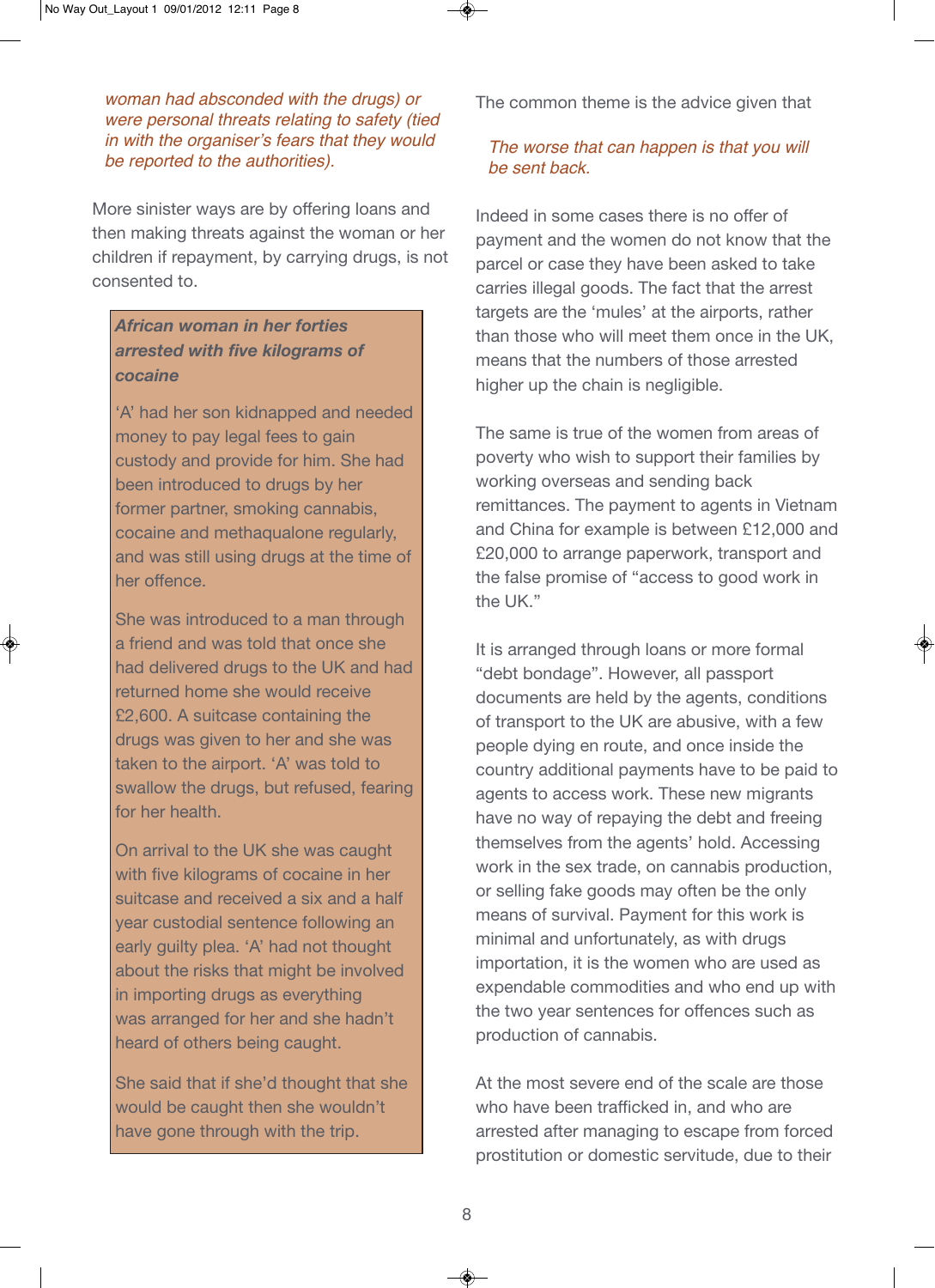illegal status in this country. With all of these women there are harrowing tales of abuse and rape. Hibiscus is aware of cases where bringing drugs has been the only way women have been offered freedom from enforced prostitution, or prostitution has been demanded as payment for smuggling the individual away from areas of conflict.

With all these women there is evidence of powerlessness. As one woman said:

*It feels like an offence just to be a foreign national.* 

# **5. Managing foreign nationals in custody**

#### **5.1. Identified needs**

The last thematic inspection on foreign national prisoners was carried out in 2006 and identified three primary problems of:

#### *Family contact, immigration and language.24*

These concerns and the recommendations of a report based on research in Wandsworth<sup>25</sup> were taken on board by the Women & Young People's Group, who put together and published the strategy document for managing foreign prisoners in the women's estate. This was published in March 2008 and was developed on the basis that:

#### *Equality of treatment for foreign nationals can be achieved by addressing the specific needs and disadvantages they face in the prison system.*

Main elements of this strategy were to ensure that each site detaining foreign national women has a foreign national strategy, foreign national committee, foreign national co-ordinator,

foreign national prison liaison officers, prisoner peer supporters and foreign national forums. They were also to ensure that there was specialist immigration advice and the provision for non-English speakers.

Since this report has been published there is evidence within women's prisons of compliance with most of this strategy and recognition that foreign national problems cannot be subsumed into the wider race relations and diversity strategy. However there is still no independent specialist immigration advice, nor funding for this and meeting the specific needs of this growing population increases the challenge for sites with reduced resources. The key areas of concern remain:

- immigration
- language and culture
- family contact
- resettlement.

#### **5.2. Immigration**

For many of these women the greatest uncertainty is about their immigration status. Over the last few years the United Kingdom Border Agency Criminal Casework Directorate (UKBA CCD) and the prisons have been pulled into a much closer partnership. Prisons have been obliged to pass on all relevant information on prisoners who cannot confirm they have UK nationality to the UKBA CCDs and their staff run regular surgeries in women's prisons. The main objective of the CCD is to ensure that all foreign nationals who meet the criteria under current legislation are identified and removed and this happens as speedily as possible. It also provides the CCD with the opportunity to offer the Facilitated Return Scheme (FRS) and use this to encourage co-operation with this process. The positive outcome of this is that there are shorter holds in prison custody, purely

<sup>24</sup> HM Inspectorate of Prisons (2006) Foreign national prisoners: a thematic review: HMCIP

<sup>25</sup> Prison Reform Trust (2004) Going the Distance: Developing Effective Policy and Practice with Foreign National Prisoners, by Hindpal Singh-Bhui.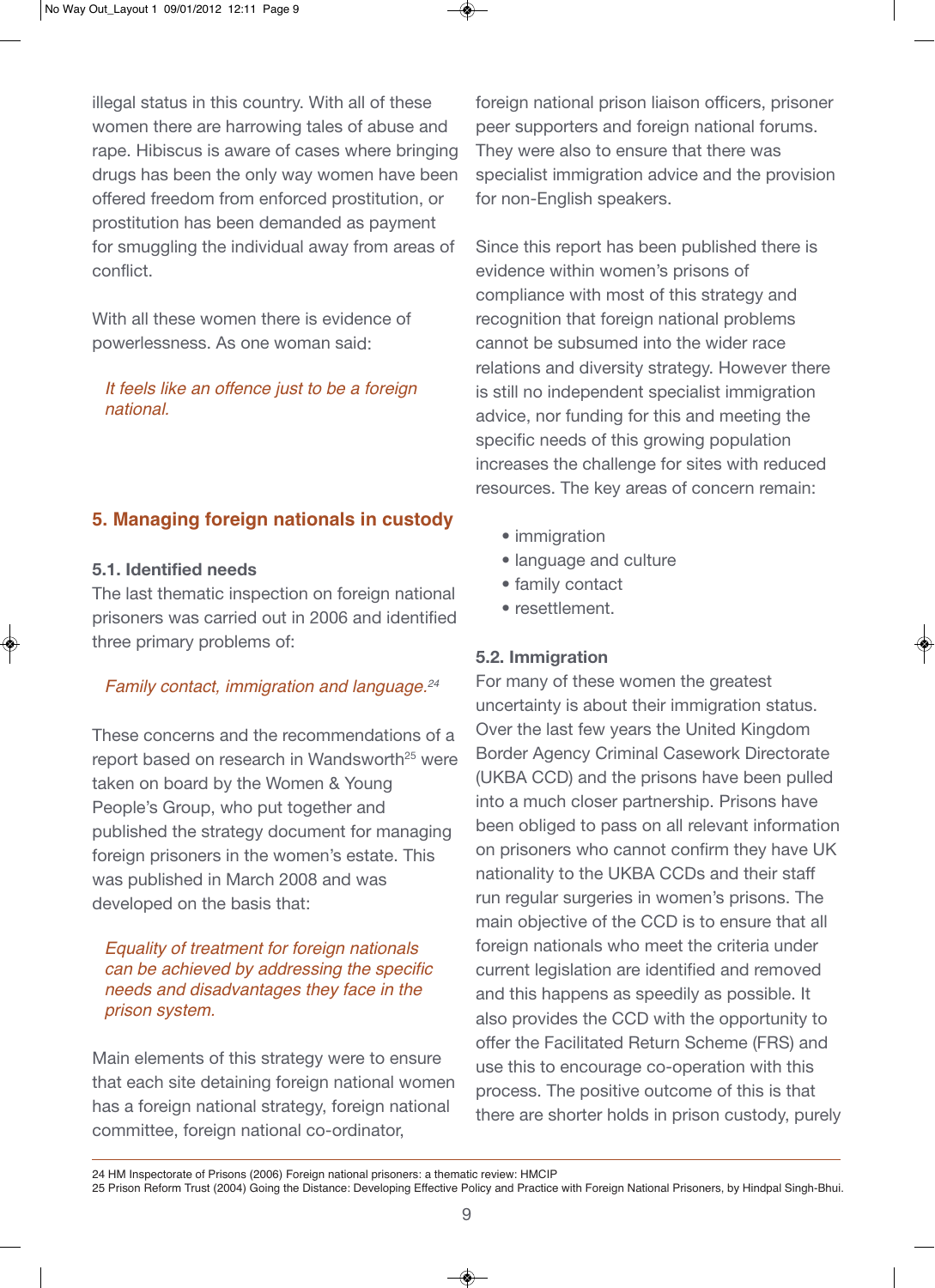on immigration warrants at end of sentence, than was the case in the past. However a number of difficulties have arisen with this scheme.

Rule 53 of the Bangkok Rules for the Treatment of Women Prisoners advocates that when the woman is non-resident, transfers back to the person's home country should be considered as early as possible in the sentence, and based on informed consent.

The system is far from perfect. Standard critical paperwork advising on removal and served by the prisons on behalf of the CCD is still sent in English, irrespective of the nationality of the recipient. In addition the recipient has a limited 10 days to appeal, which narrows the time gap to access appropriate advice. There is no automatic procedure by which women access legal representation on their immigration status and they sometimes wrongly assume the representative on their criminal charge will offer this. Prison staff who serve the paperwork on behalf of the CCD are not allowed to offer advice on how the prisoner should respond.

To date only one voluntary sector organisation, the Detention Advice Service (DAS),that works in the female estate has the necessary OISC<sup>26</sup> level 2 accreditation to offer advice on immigration issues. DAS input is focussed on giving information to new foreign national receptions and their limited resources prevent individual in depth casework. All other organisations such as Hibiscus have to refer their clients on to specialist firms. The legal aid for such cases is limited and there are often long delays before a visit to the woman in custody can be made.

For women who came into the UK with the intention of claiming asylum there are even more challenges. Experience of rape, loss of family members and fear is a common experience of this group and subsequent arrest and imprisonment in the UK exacerbates this trauma.

Well recognised symptoms of post traumatic stress disorder are lack of concentration and memory loss, but success in immigration interviews depends on consistency on what is said and full disclosure of all relevant information at the full interview. On completion of this, any key additional information can only be submitted by the legal representative within five working days. The fact that the initial immigration screening interview and the full immigration interview then takes place in the custodial environment disempowers these women, whose perception (probably correctly) is that they are seen first and foremost as offenders. The interviews often take place without legal representation; women are not fully aware of their rights to have the interview tape recorded and find difficulties accessing the interview notes, especially if they are transferred to another prison or IRC in the interim. There is also evidence of failure to give these women the option of being interviewed and case managed by female staff and for any interpreter to be a woman, as is their right.

Due to language difficulties and the last minute serving of Immigration warrants on prisoners, uncertainty is the common feature and as one woman stated:

*I was told that I would be leaving today, but after I had packed up my cell and walked to the gate I was brought back in and told there is now an immigration hold on me.* 

#### **5.3. Language and culture**

The use of telephone interpreting systems, bilingual staff, peer supporters and information displayed in many languages is evident in many sites.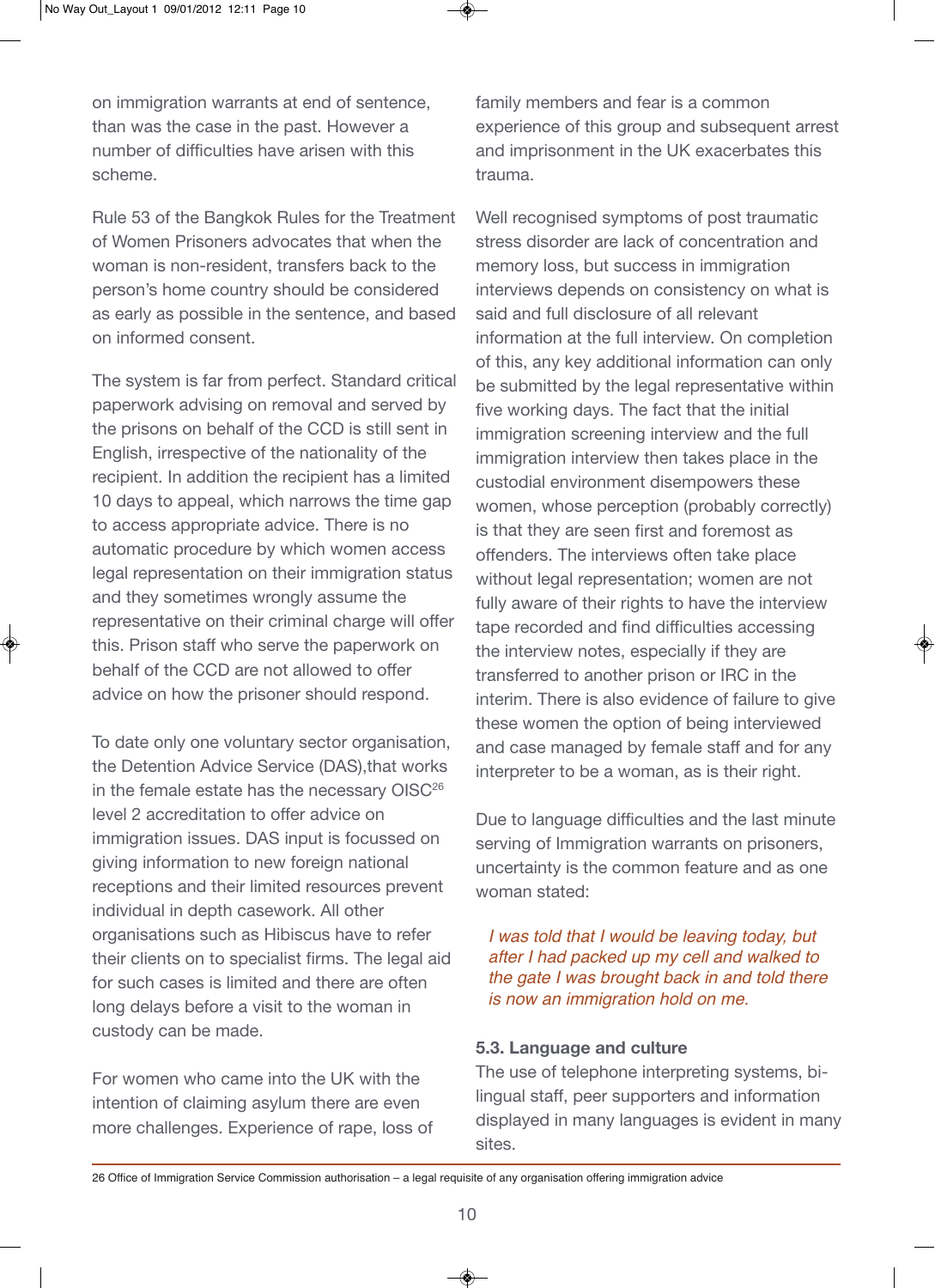However the largest growth in population has been with those from Eastern Europe, China and Vietnam who have least English and literacy, so that reliance on translated material in language of origin is not always the solution. The reliance on other prisoners to act as interpreters is also fraught with difficulties in terms of trust and confidentiality.

Beyond problems of language, foreign national women find themselves caught up in a system of which they have very little knowledge. This is exacerbated by the fact that, even where interpreters are present in court, all communications from their legal representatives are in English. This contrasts starkly with the UK nationals, of whom many are recidivist, returning to familiar territory inside. There is confusion about the respective roles and responsibilities of immigration and criminal justice systems, legal representatives and staff within the prison, and it is worse for those who do not understand what is being said around them on the prison wings.

A number of women also come from countries where they have experienced abuse by those in authority and they do not know who can be trusted. For those who have been used by others to bring in drugs or work in debt bondage there is huge fear that talking to anyone about what has happened will have repercussions. They do not know whether it is better to trust their duty solicitor or other women who talk of the perils of pleading not guilty. They sometimes liken their experience to trying to walk through a maze or as one woman put it:

#### *It is like trying to cross a busy road in the rush hour in a foreign country. I do not know whose arm to take to ensure I am not killed by the cars.*

Culture also has a strong influence on their perceptions of themselves and what they

should and should not say in a public setting. The word shame is used by many and this often results in not telling the family back home what has happened. This also impacts on what they disclose in critical interviews with police, immigration and the courts.

Even for those who have lived in the UK for a number of years and have some familiarity with British culture, there is the new prison culture to be learnt. Women talk of their shock of the reception process where they are alongside others who are detoxing from alcohol and drug use and who are prolific self harmers, and for those attending classes on English as a Second Language (ESL), "prison English" is often a priority.

# **5.4. Maintaining family contact**

Baroness Corston recognised that:

*Women prisoners are far more likely than men to be primary carers of young children and this factor makes the experience of imprisonment significantly different for women.* 

Foreign national women in custody are more likely than UK nationals to have a number of dependent children. With the exception of Chinese nationals, they come from countries where it is the cultural norm to have a number of children. Where imprisonment follows on from unexpected arrest and separation from children, these women are often in a state of shock, and there have been cases of women separated from children they were breastfeeding.

Within prisons this difference is evidenced by the disproportionate numbers who are pregnant at reception and take up places on mother and baby units.

Within the Hibiscus caseload over half have stated that they have dependent children under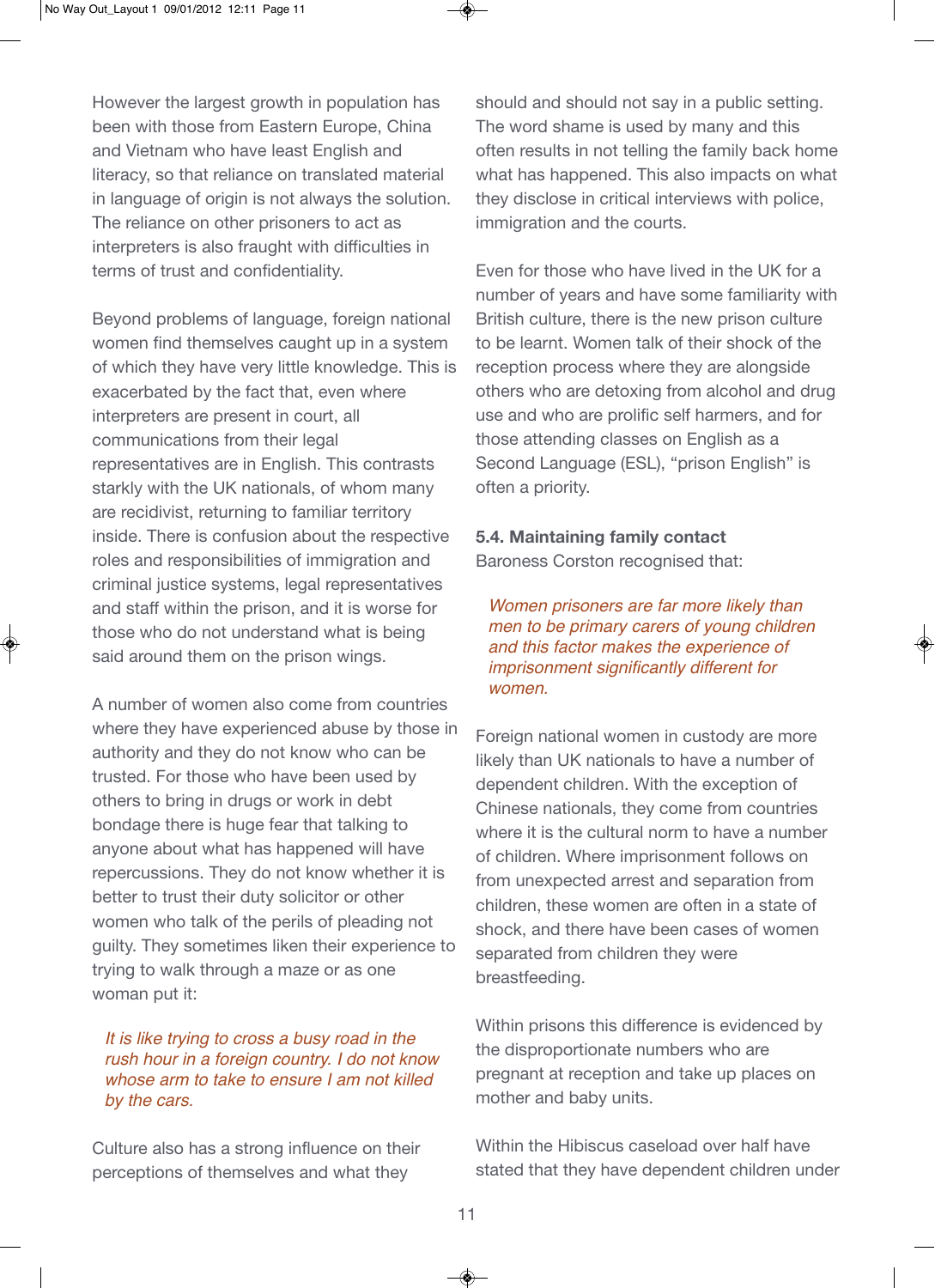18 and like UK nationals the majority of women are their main carers. Of the few who are married, a number are co-defendants with their husbands and the child is separated from both parents.

This has three main impacts on foreign nationals who are mothers. The first is who will care for their children in their absence. Those who act as drug couriers are often trying to find a way out of poverty and they come from countries where the formal safety net of social services does not exist. For women who have acted under threat, there is the ongoing anxiety that the children will be even more vulnerable due to her arrest.

The second is how contact can be maintained with their children. The Corston report talks of the impact of the geographical location of prisons on family contact for UK nationals. For foreign nationals this is far more acute and the isolated locations of some prisons and immigration centres necessitates expensive travel from any port of entry, should the family contemplate visits from overseas. Within the prison service there is the option, for those serving long sentences, of temporary relocation to a London prison for accumulated visits.

For the majority serving a short sentence and for those within the IRCs this option is absent. The five minute free phone call per month, for those in prison who do not get visits, is a meagre compensation and cost of overseas phone calls is a constant grievance raised by foreign nationals. Others decide that the difficulties of travel, and being united in a visits area with a time limit, is too traumatic for their children. The reality for most is often no contact between arrest and final deportation. For women who have been living with partners in the UK, this may be exacerbated that their partner's residency status, his inability to provide the required documents for a visit and fear of his arrest.

# *Nigerian women in her early twenties trafficked into the UK*

Following the death of her father 'R' was trafficked into the UK on a visiting visa as payment for covering the costs of his funeral. On arrival her passport was taken from her and she was forced into prostitution. A few months later she was sold on to another man where she was subjected to physical and sexual abuse and managed to escape after he overdosed.

Following this she had no accommodation and went to a church to ask for support. After moving into shared accommodation the house was raided by Immigration officials and 'R' was arrested as she had overstayed the duration of her visa. She spent seven months in a detention centre until she was moved into HMP Holloway following disturbing behaviour.

Her asylum claim and subsequent appeal were rejected and on release 'R' has been trying to return voluntarily back to Nigeria but has faced difficulties with language barriers and arranging travel documentation.

Along side this is the impact of deportation on the increasing numbers of those arrested in country. These arrests are the most common and the average period of residence prior to arrest for those on the Hibiscus caseload is about four years, with a number residing here for over 10 years. It is hardly surprising to find that a number of these women therefore have partners and children in the UK.

Deportation for the carer includes the legal requirement that she takes her children with her. There is inevitable trauma for any child who is separated from his/her mother due to her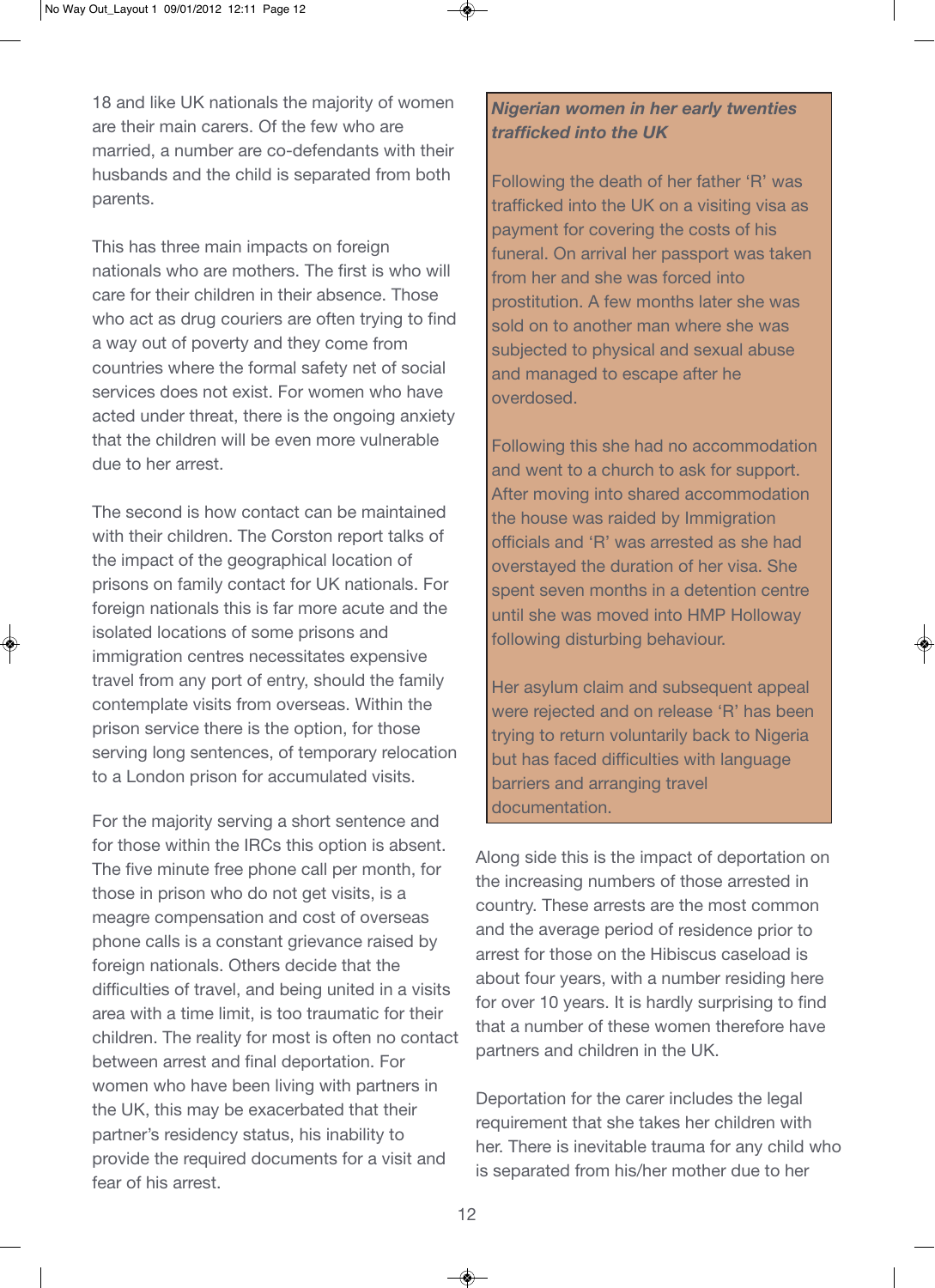imprisonment. Their insecurity is exacerbated by the process of removal from the UK. This involves another separation from carers, friends and school.

As pointed out earlier a disproportionate number of foreign women give birth in custody. Unlike UK nationals they rarely have the option of having a family member as birthing partners and disclosures indicate that a number of these pregnancies are resultant on rape and/or enforced prostitution. Timing of the birth can also prolong the actual time in custody on immigration hold due to the fact that women should not be flying in the last trimester of pregnancy, nor for a recommended period following the birth. For those who are pregnant at time of arrest and are serving long sentences, there is also the difficult decision to be made in relation to what is in the best interests of the child in terms of the timing of the inevitable separation, and who should be appointed to care for the child until the mother is released. In the case where the mother is facing up to 6 years or more in prison the child may face adoption if no relatives come forward to care for the child. In all of these areas women feel very vulnerable and this is exacerbated by the absence of support from those of their own culture.

#### **5.5. Resettlement**

As with national policy, Offender Management guidance to working with foreign national women is absent and the only recommended good practice identified in the 2008 publication was in relation to the use of interpreters.<sup>27</sup> It is not insignificant that a higher percentage of foreign national women, particularly non English speakers, enter custody without a completed OASys assessment form.28

These women are rarely prioritised in terms of risk, and the fact that the normal contributory factors to offences committed by female offenders, such as substance misuse, are absent, is evidenced by the low numbers who need or seek the services of CARAT<sup>29</sup> teams. For those serving lengthy sentences for drugs importation, the limited delivery of programmes such as the "Drug Importers Group" is appropriate and well received and some women talk of their goal on return to ensure that no one else is pulled into this offence. Women from all cultures are also empowered by programmes and interventions for victims of domestic, physical and sexual abuse.

However other interventions are limited and women serving very lengthy sentences use most of their time in work. Some prisons are attempting to help women gain qualifications that are of value overseas, but those with children often seek the hardest and best paid employment in the prison, which is often kitchen work, and by spending as little as possible try to send savings back to their families. This is sometimes at the expense of missing out on ESOL education.

Resettlement input for those serving sentences under 12 months, especially those who serve part on remand, is minimal with the most important input on pre-release programmes. Resettlement staff are aware that release is often the most traumatic time for all prisoners and the focus is on making women aware of relevant support in the community and making appropriate pre-release links. This is in relation to practical challenges such as accommodation, work, and benefit entitlements and, if there are health/ drug problems, ensuring they have a GP contact. With those who have mental health problems there is also some input on through the gate work.

<sup>27</sup> Ministry of Justice/NOMS (2008) The Offender Management Guide to Working with Women Offenders, London: Ministry of Justice. 28 OASys stands for Offender Assessment System.

<sup>29 &#</sup>x27;CARAT' Counselling, Assessment, Referral, Advice and Throughcare services, intended to address non-clinical treatment needs of prisoners with substance misuse problems; cf. HM Prison Service (2005) Prison Service Order 3630.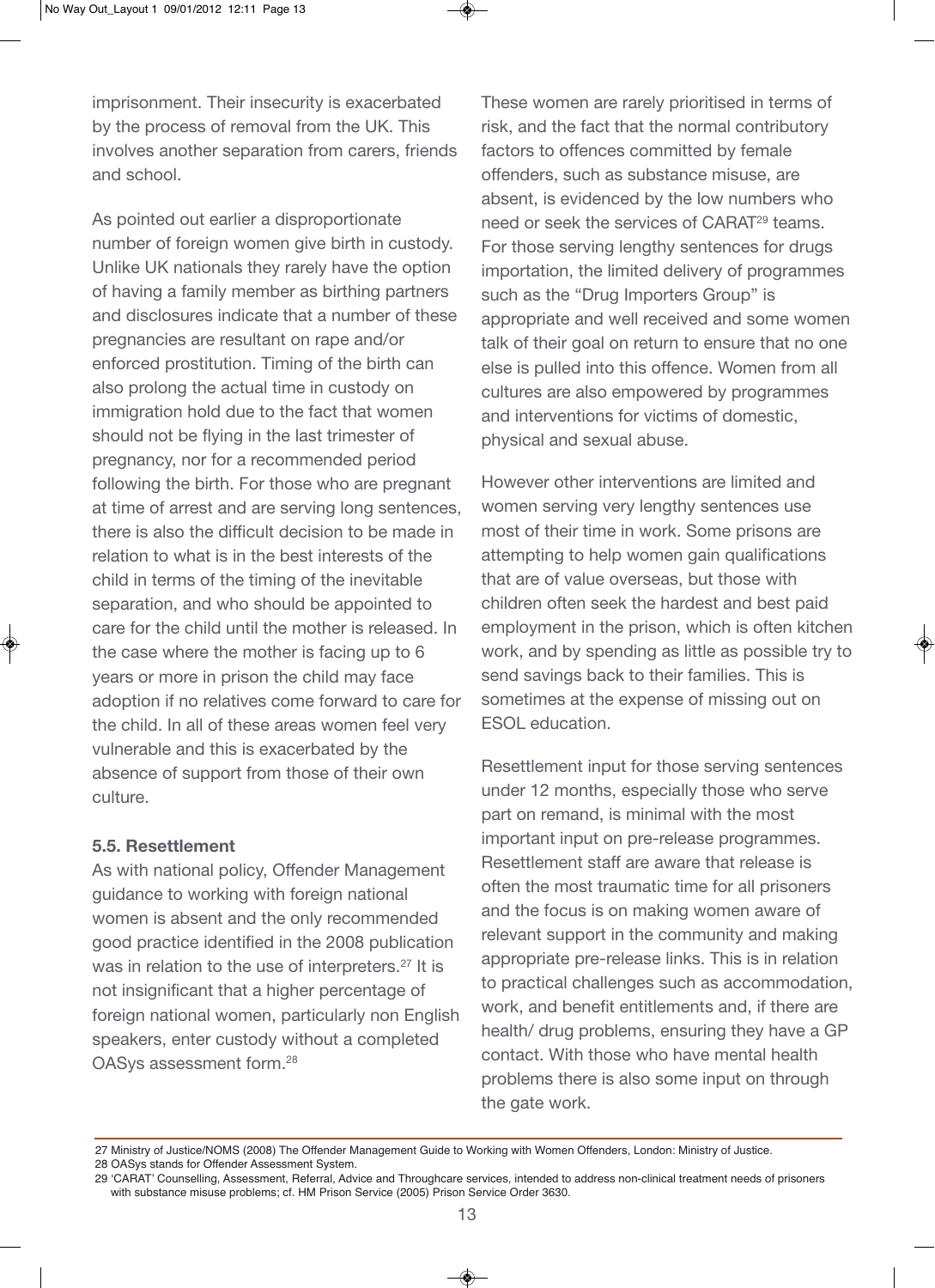All of this is absent for foreign national prisoners, except for women from the EEA. There is the increasing expectancy that they will be removed at the end of sentence and there is little value in their attending pre-release groups. Currently the only relevant post release support for those being deported is through Hibiscus and in the form of reintegration support by Integrated Offender Management (IOM)30 for the women who are granted a 'facilitated return'.31

# **6. Use of Imprisonment**

It is perhaps helpful to remind ourselves of the reasons for imprisonment and, in the light of the Corston Report and the facts outlined above, to see whether it is acceptable that there is still this growth in foreign national women given custodial sentences. The four key justifications are that imprisonment:

- acts as a deterrent to those who may consider offending in the future
- is an appropriate punishment for the offence, through loss of liberty
- reduces reoffending by facilitating resettlement interventions
- protects society from offenders who present a risk.

### **6.1 Acting as a deterrent**

One of the strongest arguments used to continue the use of long sentences for drugs importation is deterrence. However what we see with most couriers is punishment of the victim, not the person whose profit from the offence tallies with the value of the drugs. Indeed one could argue that, due to the severity of punishment, those who profit ensure that they are never the ones to risk arrest, to

the extent that contact details given to 'mules' is always false, as evidenced by police action after arrest.

Similarly, in house raids where cannabis has been produced the organisers are rarely on site and contact with the workers is always one way, from the person who profits from the crop.

# **6.2 Appropriate punishment through loss of liberty**

The fact that many of those arrested are seen as expendable commodities, used by those who profit from organised crime, again raises the question of whether what they receive is appropriate punishment. In addition, if we accept that loss of liberty is punishment, how can we justify this continuing through 'immigration holds' and the expansion of the Immigration Removal Centres, where some women are being held for over 12 months? Uncertainty about when an individual is to be released makes any length of imprisonment far worse and long term causes stress-related symptoms.

# **6.3 Reducing reoffending**

Unlike UK nationals, most foreign nationals are first time offenders. They are so traumatised by the whole process they have gone through that the likelihood of reoffending is not affected by lengthy sentences.

# **6.4 Protecting society from offenders who present a risk**

As outlined above and recognised in the Ministry of Justice Women & Young People's Group manual there is a very low rate of offences with any element of violence within the current foreign national population.

<sup>30</sup> The International Organisation for Migration

<sup>31</sup> The Facilitated Return Scheme is currently available for non EEA foreign nationals who are served sentences of over 12 months and who do not have current asylum applications or appeals against removal.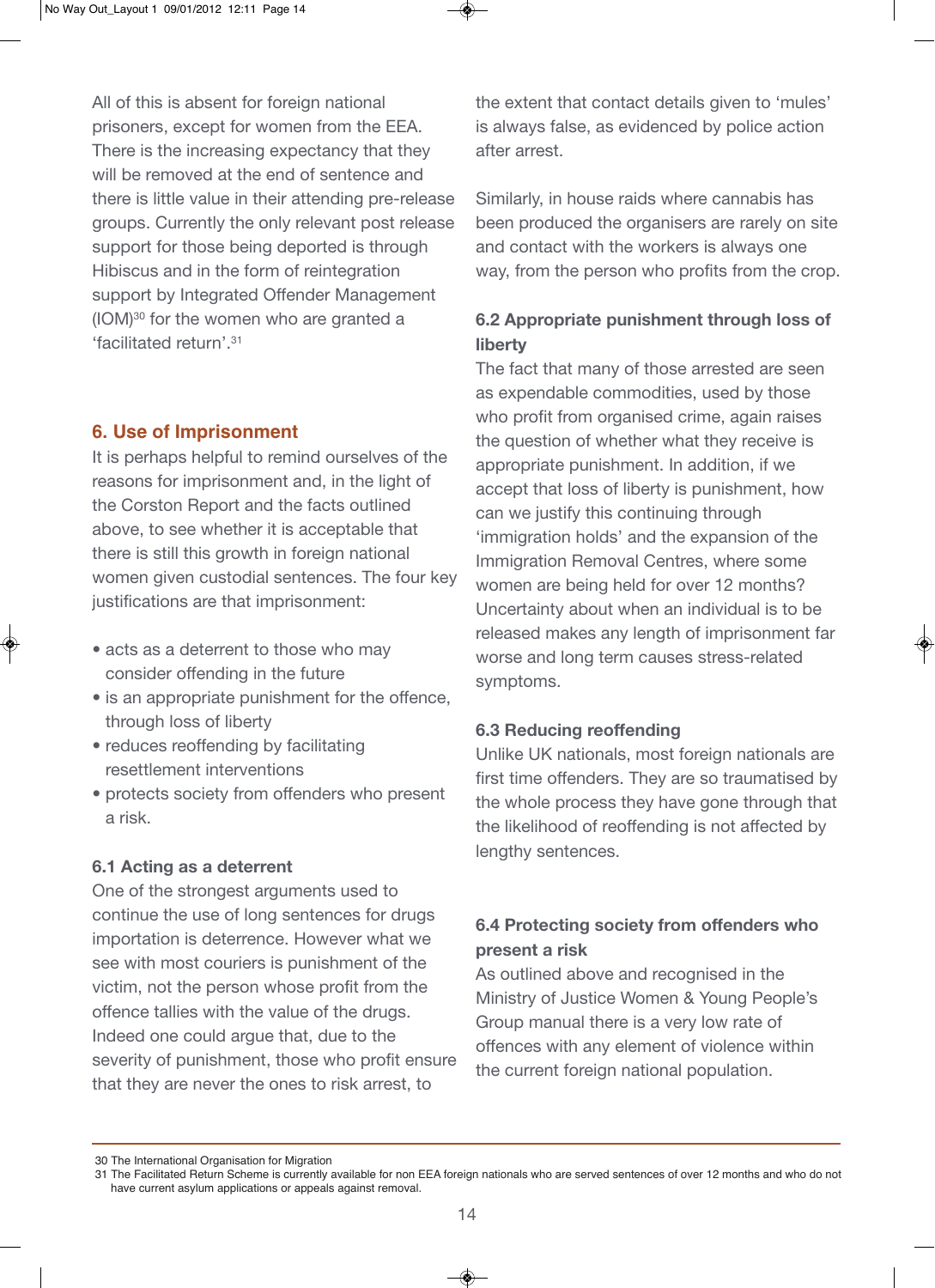# **7. Conclusion and recommendations**

Looking at the trends and data outlined above, one cannot help but ask the question as to whether the current ethos of focussing on the risk that "foreign criminals" present to the UK. rather than an appropriate focus on rehabilitation of ex-offenders, is a contributory factor to the growth of this prison population.

We should also recognise that for many women who are imprisoned and then deported there is a long term detrimental impact on dependent children. We therefore propose:

**1. The development and introduction of a well informed national strategy for the management of foreign national women in the justice system, taking into account the following recommendations:**

- All efforts should be made to ensure that nationality does not prejudice court decisions and that foreign national women are included in any objectives to divert women from custody, both in the context of the remand and sentenced population.
- The reassessment of sentencing guidelines for drug couriers should take account of the role that women play in this offence and introduce scope for mitigation and a greater emphasis on proportionality in sentencing. Those currently serving lengthy prison terms for drug importation should have their cases reviewed.
- Evidence on the degree to which the woman had freedom of choice in her involvement in the offence, by ensuring evidence of coercion, exploitation and duress is examined, should be integral to all sentencing

decisions within criminal justice proceedings with women, in compliance with CEDAW32 and the United Nations Protocol to Protect Victims of Trafficking.

- Unless they pose a threat to UK security, those arrested on passport charges at point of departure en route to their country of origin should not necessarily be charged with a criminal offence. In these circumstances many foreign national women could be returned to their country of origin where matters can be dealt with. In the light of this, the UKBA should review and amend its policies.
- Foreign national prisoners with contested or uncertain immigration status should be guaranteed independent immigration advice and no foreign national woman should be compelled to enter a plea on a criminal matter until she has had access to proper legal support and advice.
- Decisions on the management of foreign prisoners and detainees should evidence commitment to the welfare of children and ensure that the human rights of dependents are not violated.
- All courts should be fully informed about dependent children before imprisonment, where necessary deferring sentencing until suitable arrangements are put in place. If the mother faces a custodial sentence, where the child is under six months. then she should be assessed for a place in a mother and baby unit prior to sentencing.

<sup>32</sup> United Nations (1979) The Convention on the Elimination of All Forms of Discrimination against Women – CEDAW: available at http://untreaty.un.org/cod/avl/pdf/ha/cedaw/cedaw\_e.pdf